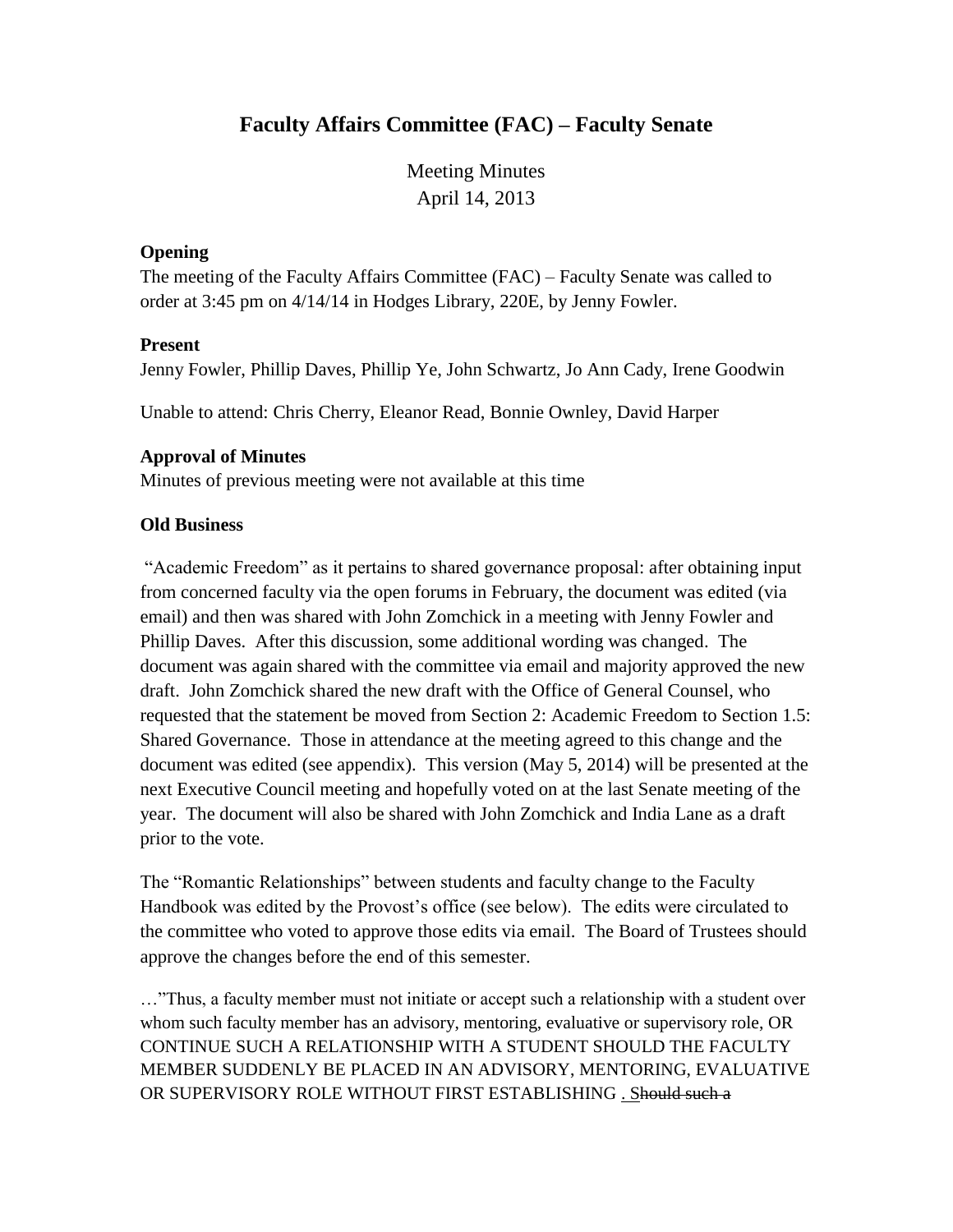relationship exist between a faculty member and a student, the faculty member must establish alternate evaluative or supervisory arrangements."

# **Open Issues**

None were discussed at this meeting.

**New Business** None.

**Agenda for Next Meeting** The next meeting was not set.

## **Agenda for Future Meetings**

Several changes to the Faculty Handbook are open issues to be discussed next year:

Retention Review policy changes for Faculty Handbook

Tenured Faculty Termination policy changes for Faculty Handbook

Including language on outreach and engagement in chapters 2 and 3 of the Faculty Handbook

#### **Adjournment**

Meeting was adjourned at about 4:30 pm by Jenny Fowler.

Minutes submitted by: Jenny Fowler

Appendix 1: draft statement

## **The Faculty Senate of The University of Tennessee, Knoxville Resolution**

May 5, 2014

WHEREAS, The University of Tennessee, Knoxville intends to be the preeminent public research and teaching university linking the people of Tennessee to the nation and the world; and

WHEREAS, The University of Tennessee, Knoxville seeks to be competitive in efforts to recruit and retain the highest quality faculty; and

WHEREAS, The University of Tennessee, Knoxville, as an institution, respects the constitutional rights of freedom of speech and association and practices shared governance through the collaborative engagement of faculty and administration in the operation of the campus; and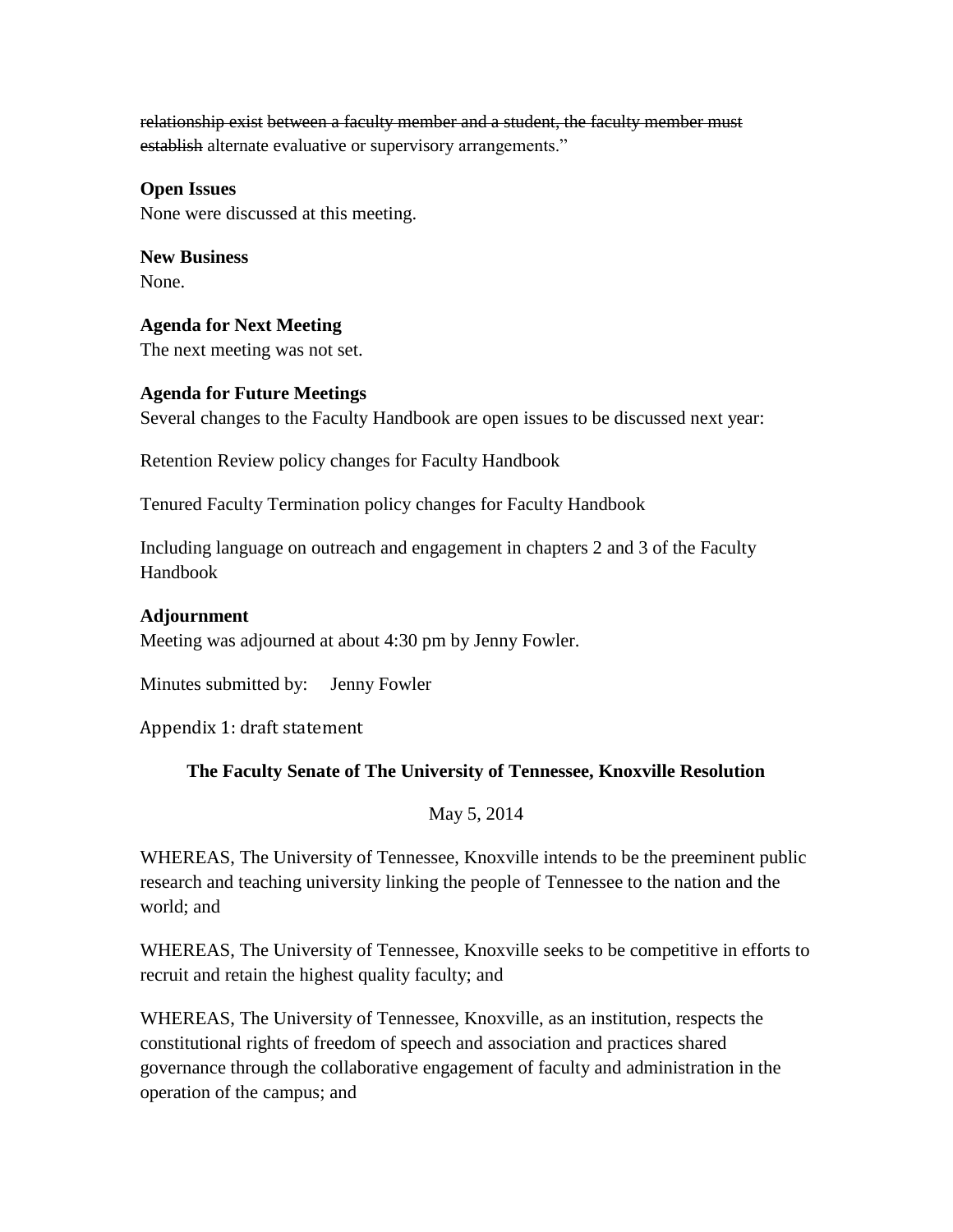WHEREAS, a necessary component of shared governance is the ability of faculty members to engage in wide-ranging discourse of department, college, campus, and university policies and governance without fear of institutional censorship, discipline, or retribution; and

WHEREAS, a necessary component of the effective performance of teaching, scholarship, and department, college, campus, and university service duties is the ability to engage in wide-ranging discourse on department, college, campus, and university policies and governance without fear of institutional censorship, discipline, or retribution; and

WHEREAS, the opinion of the Supreme Court of the United States in *Garcetti v. Ceballos*, 547 U.S. 401 (2006) has been interpreted by federal courts to permit adverse employment decisions and actions to be taken against faculty members for engagement in wide-ranging discourse on department, college, campus, and university policies and governance; and

WHEREAS, other top-ranked state universities such as University of Minnesota, University of Wisconsin, University of Georgia, University of Michigan, University of Florida, and others have adopted academic freedom language for faculty that extends protection to speech and other conduct in which faculty engage in the course of shared governance and other employment-related duties;

THEREFORE, BE IT RESOLVED THAT Sections 1 and 2 of the *Faculty Handbook* for The University of Tennessee, Knoxville, be amended and restated as set forth below (with new language underlined and deleted language struck through):

## 1.5 Shared Governance

The responsibilities of the faculty in the governance of the university are important and varied. They are discharged in two basic ways: (1) through the work of the Faculty Senate (regarding the general policies of the campus as a whole), and (2) through the work of faculty and faculty committees within departments, colleges, and the university as a whole. Faculty members should be active participants in deliberations and decisions on all policy and procedure committees.

Faculty members have the right to contribute to the campus and university discourse that is at the heart of the shared governance of the campus and the university. When contributing to campus and university discourse, at any level within the university or the community at large, faculty members have the freedom to raise and to address, without fear of institutional discipline or restraint or other adverse employment action, any issue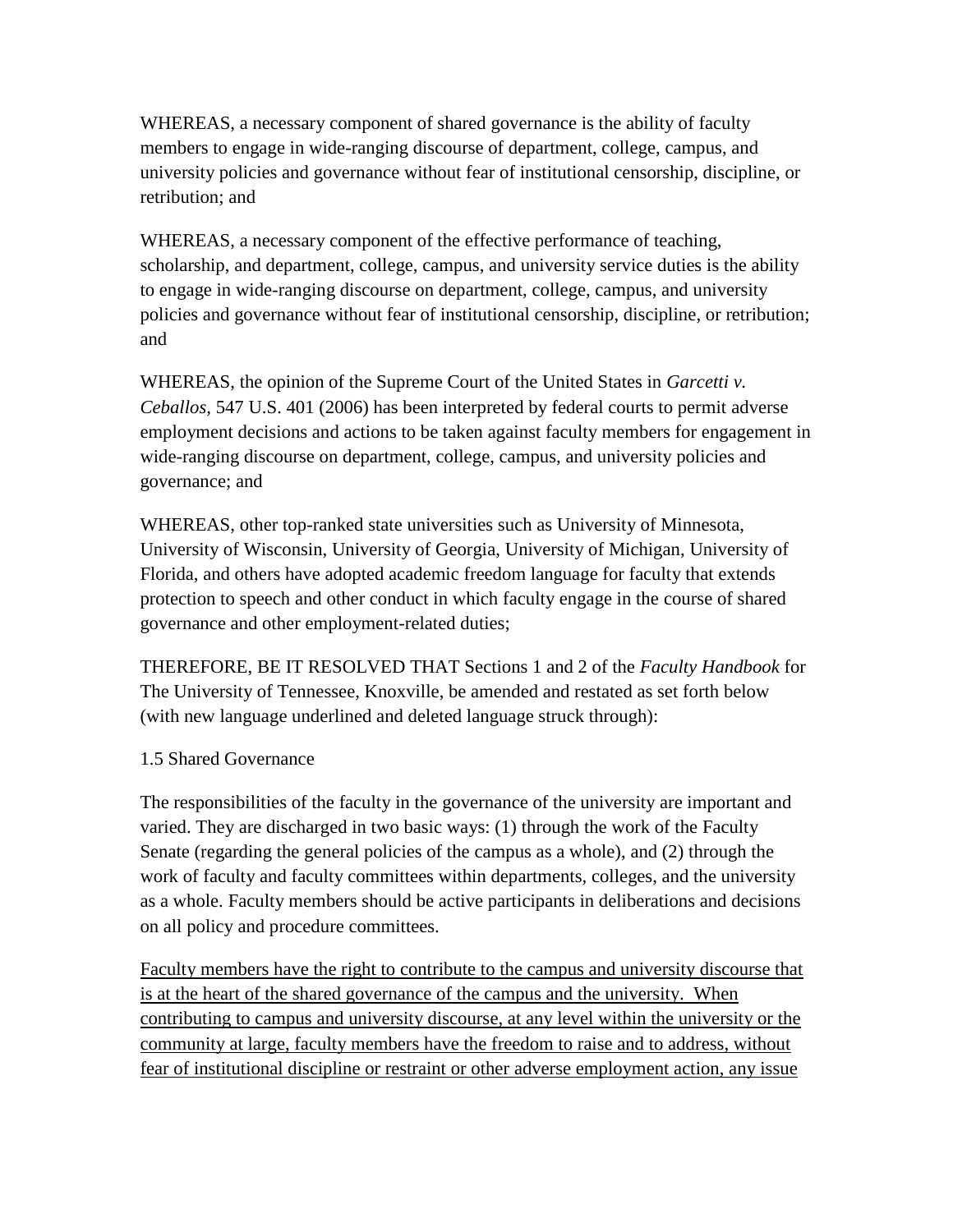related to professional duties; the functioning of academic units, the campus, or the university; and department, college, campus, or university actions, positions, or policies.

At the same time, tThe perspectives of administrators, students, and professional and support staff are also essential to shared governance. It is the responsibility of the faculty to work collaboratively with these and other university constituencies.

The university practices shared governance. It acts on principles derived from in-depth conversation among faculty representatives and academic administrators that are in accordance with the following principles:

- 1. communication—regular and timely sharing of information among faculty, staff, students, administration, and trustees
- 2. faculty responsibility—primary role in determining curriculum, educational policy, standards for evaluating teaching and scholarship, selection of new faculty, and promotion and tenure
- 3. faculty representation in university decision-making that directly or indirectly affects faculty ability to function effectively
- 4. timely consultation between faculty and administrators on academic matters
- 5. peer nomination of faculty to serve on university committees

The process of shared governance depends upon

- 1. 1.transparency—of information and responses of others, so that constituents are able to fully understand policy and related issues
- 2. accessibility—to information and the responses of others, so that constituents are able to consider various perspectives
- 3. adequate time—to reflect on information and the responses of others as well as share one's own response, so that constituents can fully participate
- 4. opportunity—to communicate collaboratively, so that constituents can reach decisions that serve the common good
- 5. consistency—in the process of shared governance, so that an atmosphere of openness and trust prevails

Dissemination of information is only one part of the process. Responses from constituents need to be shared as appropriate, where a record of these responses is available to everyone who chooses to review this information. The open sharing of constituent responses requires that gathered information be put in a useful form accessible to the community. In many cases, face-to-face dialogue provides the best opportunity to communicate collaboratively. While the senate and other university committees provide a major source of faculty representation in shared governance,